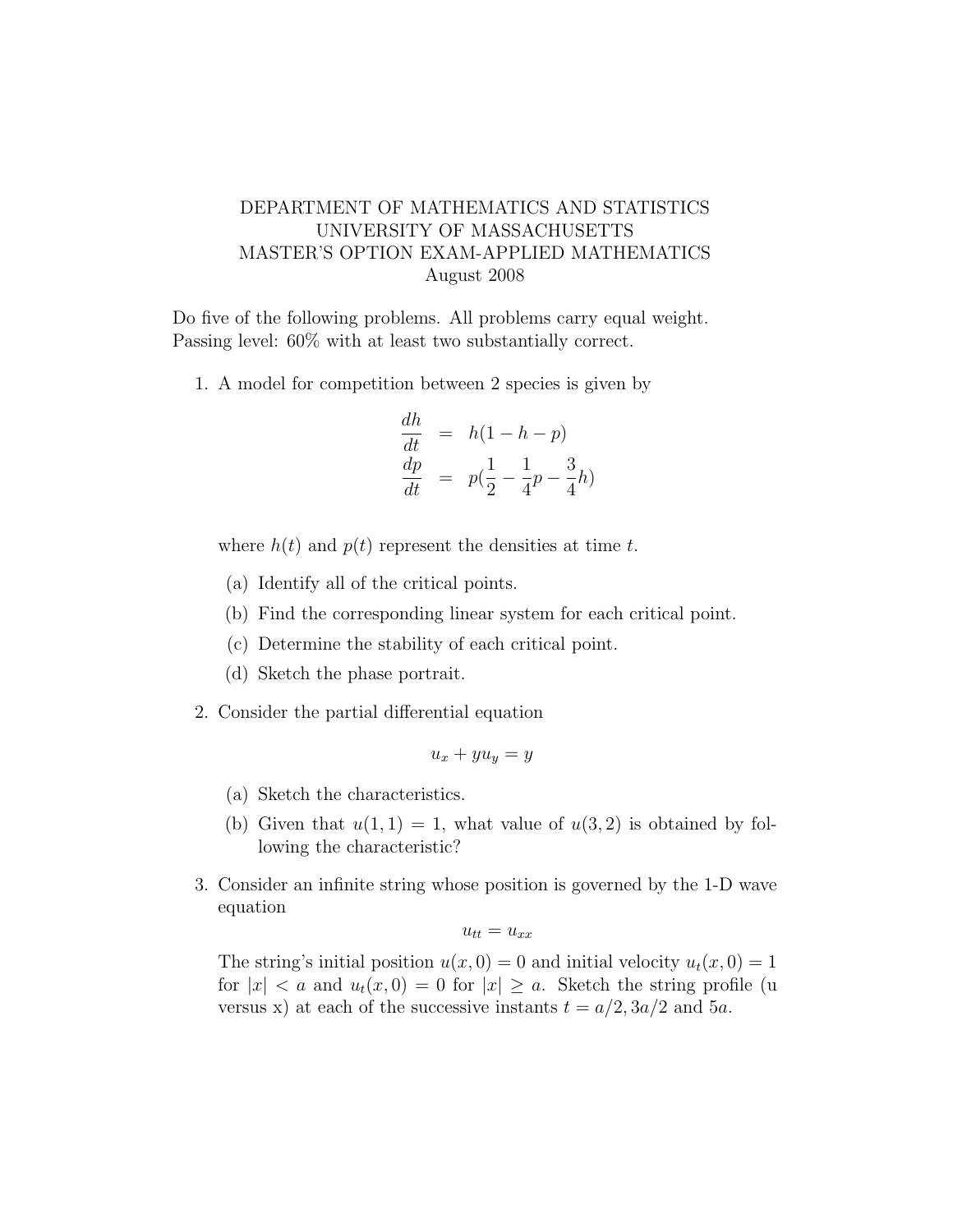4. Consider the partial differential equation

$$
u_{xx} + 4u_x - 2u_t + 8u = 0
$$

with initial condition  $u(x, 0) = e^{-2t+2x} \sin(4\pi x)$  and boundary conditions  $u(0, t) = u(1, t) = 0$ .

- (a) Use the change of variables  $u(x,t) = e^{ax+bt}w(x,t)$  to convert the above equation into a diffusion equation for  $w$ .  $a$  and  $b$  must be chosen appropriately.
- (b) Give the boundary and initial conditions of w.
- (c) Solve the diffusion equation for w then give the solution  $u$ .
- 5. The following model was proposed for the evolution of an epidemic:

$$
\begin{array}{rcl}\n\frac{dx}{dt} & = & -kxy\\ \n\frac{dy}{dt} & = & kxy - Ly\\ \n\frac{dz}{dt} & = & Ly\n\end{array}
$$

The population is divided into 3 classes:  $x(t)$  = number of health people;  $y(t)$  = number of sick people;  $z(t)$  = number of dead people. k and L are postive constants.

- (a) Show that  $x(t)+y(t)+z(t) = N$ , where N is a constant. Interpret this result.
- (b) Use the  $\frac{dx}{dt}$  and  $\frac{dz}{dt}$  equations to show that

$$
x(t) = x_0 e^{(-kz(t)/L)}
$$

where  $x_0 = x(0)$ .

(c) Verify that

$$
\frac{dz}{dt} = L[N - z - x_0 e^{(-kz/L)}].
$$